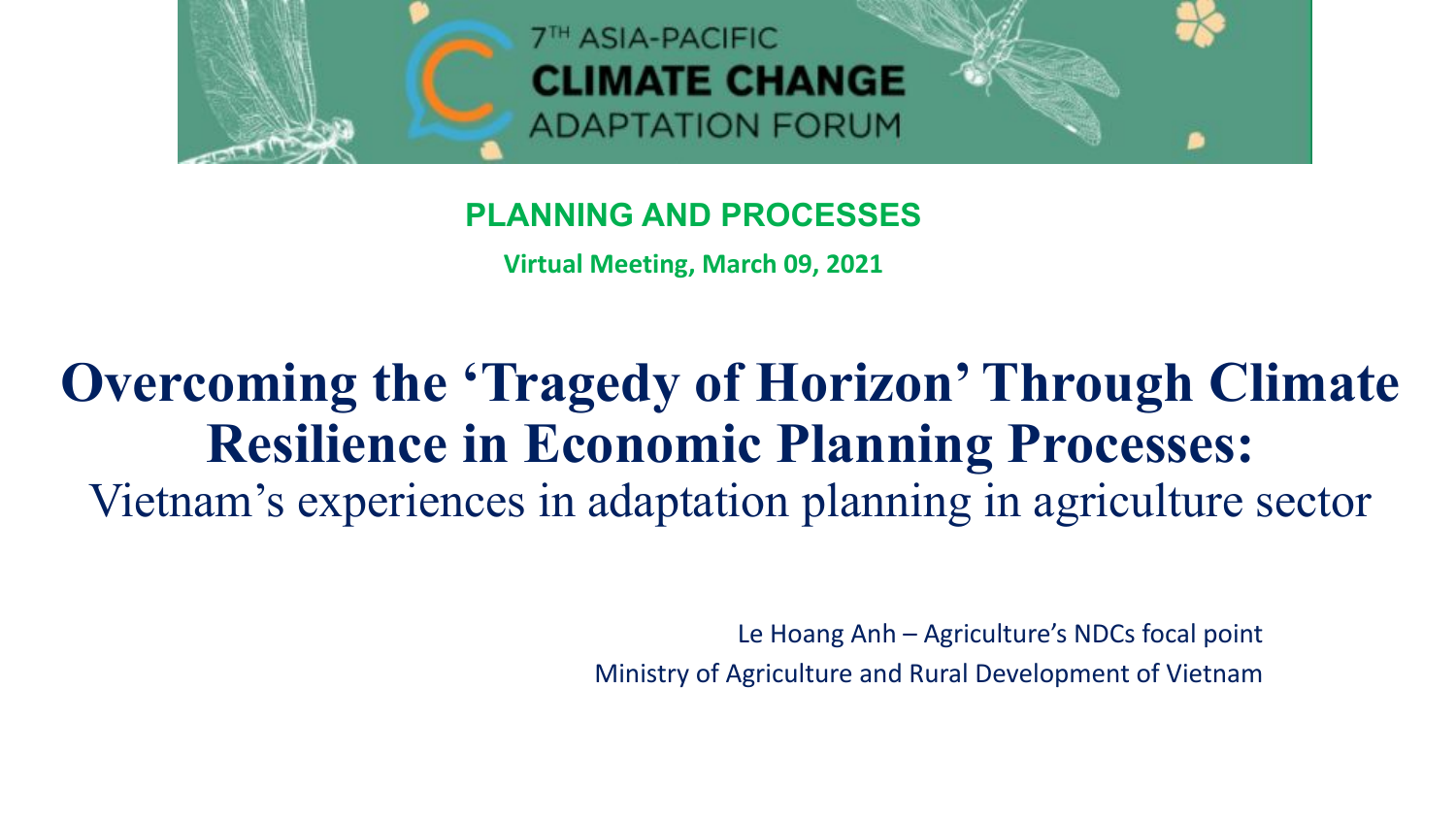### **Vietnam National Adaptation Planning Context**



Specifies the policy priorities and measures & being integrated those into:

- Subsectors' planning & budgeting frameworks
- Subnational planning
- Local SEDPs
- Investment, trade promotion
- Resource mobilization and PPP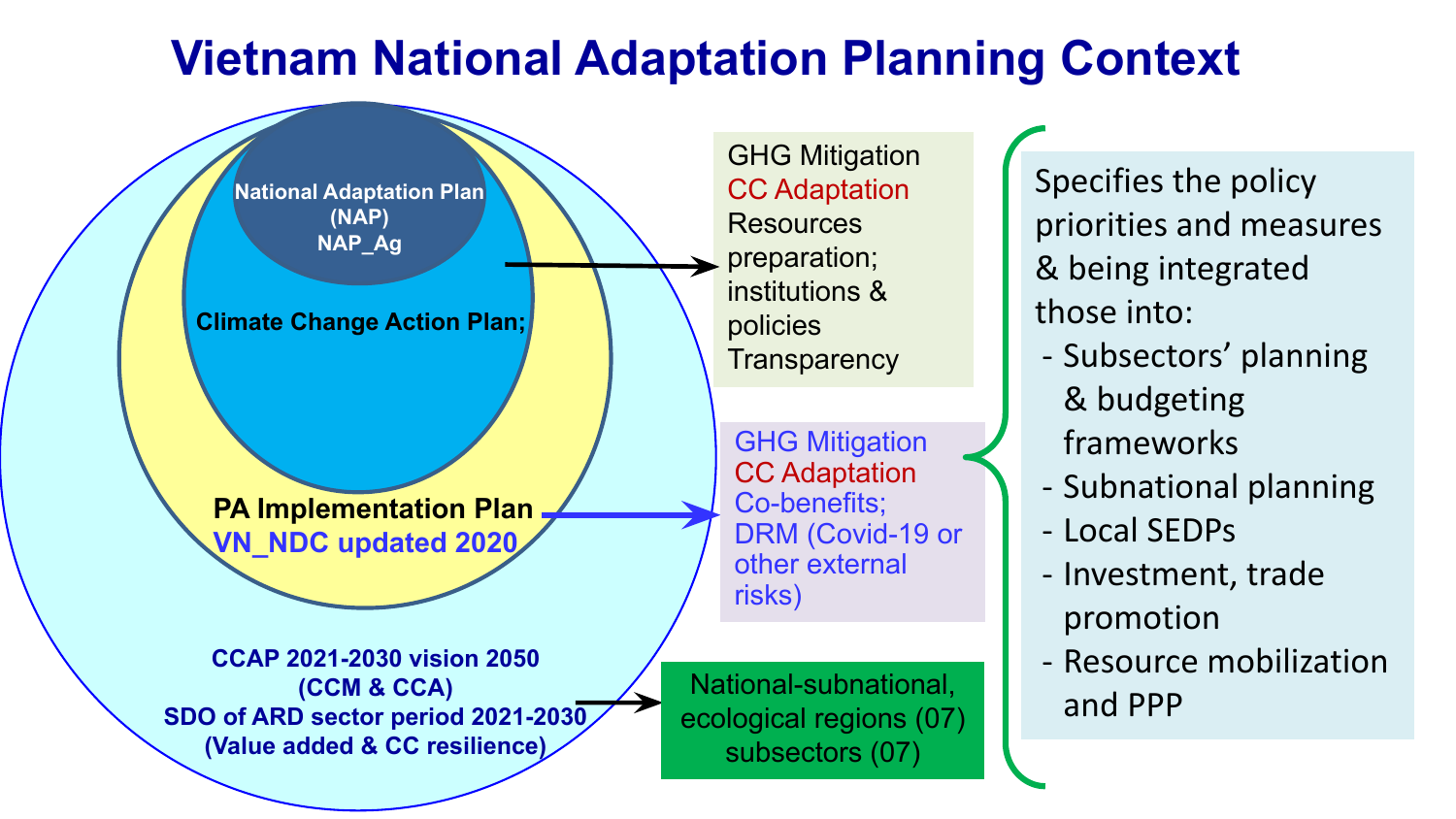#### **Selection criteria for adaptive priorities for adaptation planning**

- M&E: Specific (S), Measurable (M), Technically Attainable (A), Realistic (R) Time-bound (T)

- ˗ Household scale (small scale),
- ˗ Farms / cooperative scale (medium scale)
- Enterprise scale (large scale).
- ˗ Ecological/natural based solutions



(i) Response to climate change, (ii) Economy, (iii) Society, (iv) Environment, (v) Institutions and Policies (20 indicators)

-CBA's Indicators included: Scale, Required upfront cost, NPV/year/unit (EAA) and Internal Rate of Return (IRR), Breakeven point and payment period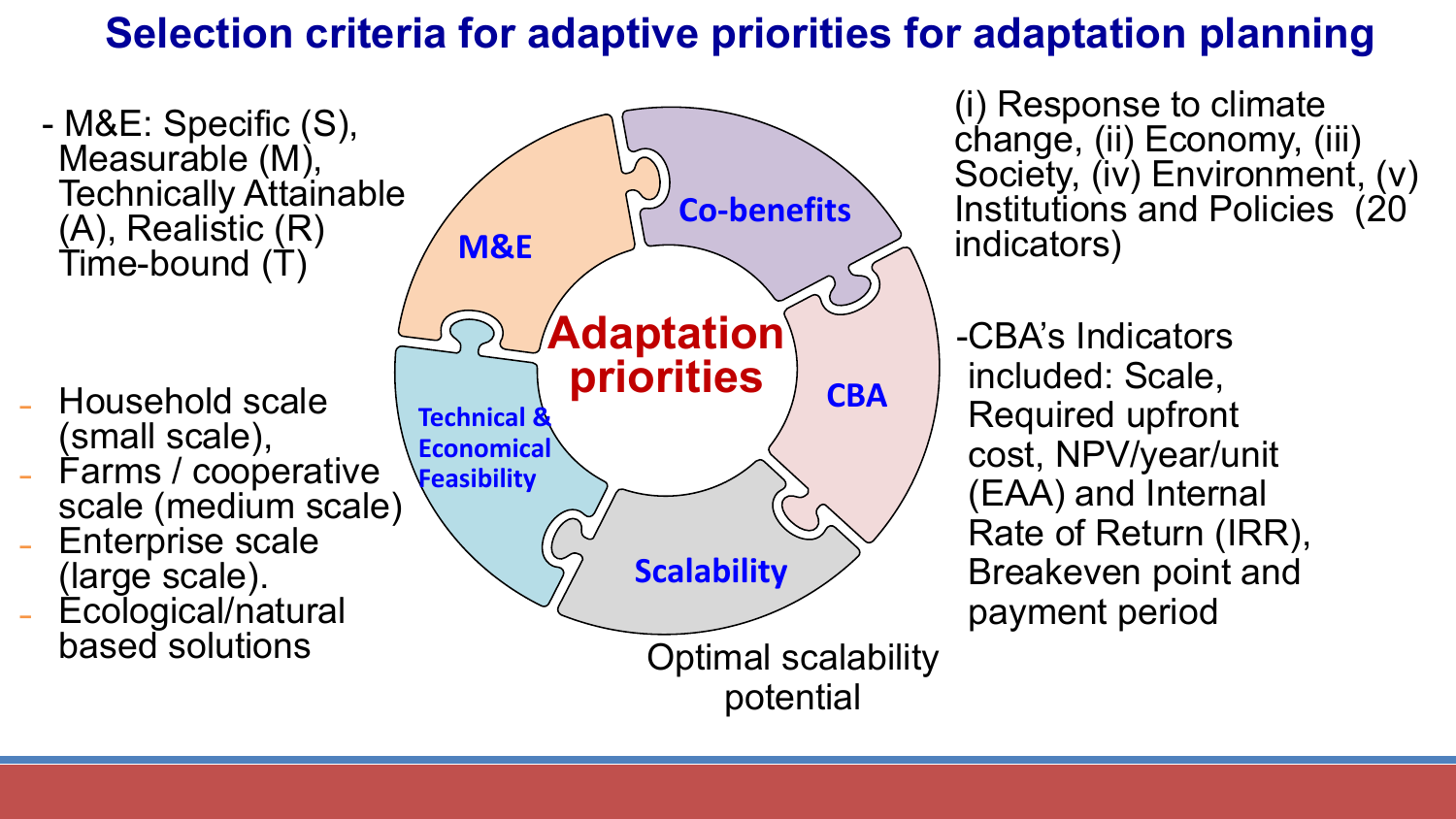#### **Examples for economically effective adaptation measures**

Seasonal calendar adjustment based on CS MAP for rice in Spring crop in MRD

|  | <b>Adaptation option</b>                       | Lost avoided<br>(Mil.VND/<br>ha/crop | <b>Scalability</b><br>(ha) | Payment<br>period<br>(vear) | <b>Required</b><br>upfront (Mil.<br>VND/ha) |
|--|------------------------------------------------|--------------------------------------|----------------------------|-----------------------------|---------------------------------------------|
|  | CS-MAP<br>and<br>seasonal<br>adjustment in MRD | 34                                   | ,200,000                   | N/A                         | N/A                                         |

Shrimp-rice practice in coastal and middle zones of Mekong River Delta region

| <b>Adaptation option</b>            | EAA (Mil.VND/<br>ha/year) | <b>Scalability</b><br>(ha) | <b>Payment</b><br>period (year) | <b>Required</b><br>upfront (Mil.<br>VND/ha) |  |
|-------------------------------------|---------------------------|----------------------------|---------------------------------|---------------------------------------------|--|
| Rotation of Rice – Shrimp in<br>MRD | 94.4                      | 200,000                    |                                 | 51.1                                        |  |



Agroforestry models (coffee – forest/fruit trees in Central Highlands

| <b>Adaptation options</b> | EAA (Mil.VND/<br>ha/year) | Scalability<br>(ha) | Payment<br>period (year) | <b>Required</b><br>upfront (Mil.<br>VND/ha) |
|---------------------------|---------------------------|---------------------|--------------------------|---------------------------------------------|
| Coffee - Avocado          | 547.1                     | 50,000              |                          | 104                                         |
| Coffee - Cassia           | 47.9                      | 20,000              |                          | 115                                         |
| Coffee - Durian           | 102.3                     | 60,000              | 5                        | 105                                         |